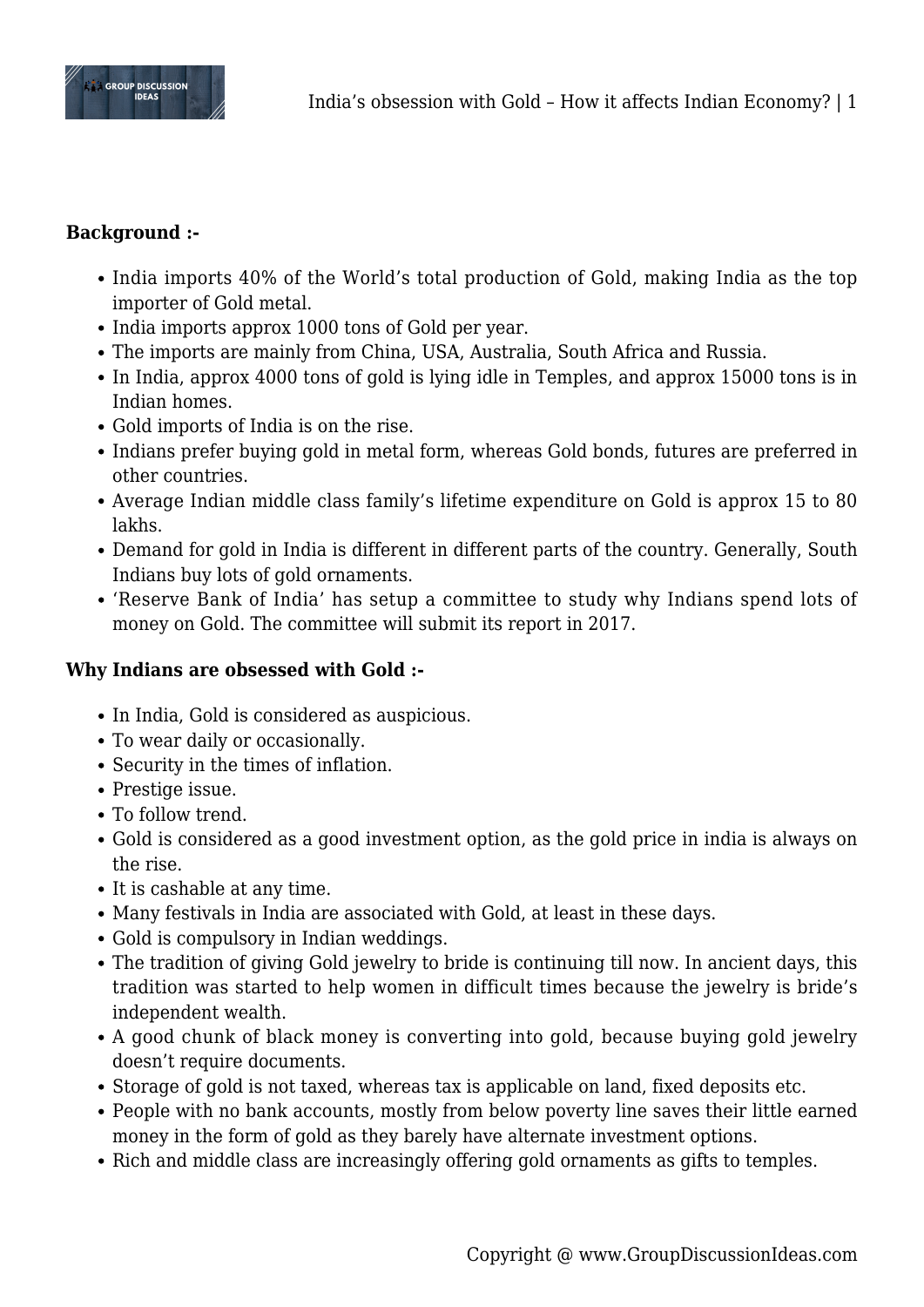

## **Effects on India :-**

- A large chunk of foreign exchange reserves is being spent on Gold imports. Rupee's value is getting hit by this phenomenon.
- More debt to India.
- Gold jewelry will not be sold soon. Idle gold cannot help our Economy.
- Half of savings of Indians are in the form of gold. If this money is in banks, big positive changes will happen in India's Economy.
- Rich and middle class are buying gold. As a consequence of that rupee depreciates, thereby inflation occurs. And the effect will be more on poor, because of price rise. Hence, it is widening gap between rich and poor.

# **What Government is doing about it :-**

- Govt of India increased tax on gold imports to lessen the demand for gold imports.
- Gold Monetization Scheme was launched in 2015 to bring out the gold lying idle in homes into the Indian Economy. Through this scheme people can deposit their gold and can earn interest on it. But the response was not upto the mark since the jewelry will be converted into gold bars. Temples are the major beneficiaries for this scheme.

## **What India still has to do :-**

- Indian Government should rise interest rates on saving accounts to encourage savings in the form of money.
- Awareness programs should be conducted on alternate investment options and also about the effect of gold imports on Indian economy.
- PAN card should be made mandatory to buy costly jewelry to curb black money getting converted into gold ornaments.

## **What we can do :-**

- We can invest on other alternatives like mutual funds, Gold bonds etc. It's safe for us and the for the Economy as well.
- We can wear other types of jewelry rather than piling up gold ornaments in home.

## **Conclusion :-**

It is impossible to separate Gold from Indians, at least now. But we can control ourselves from buying more and more ornaments. We should look beyond gold for